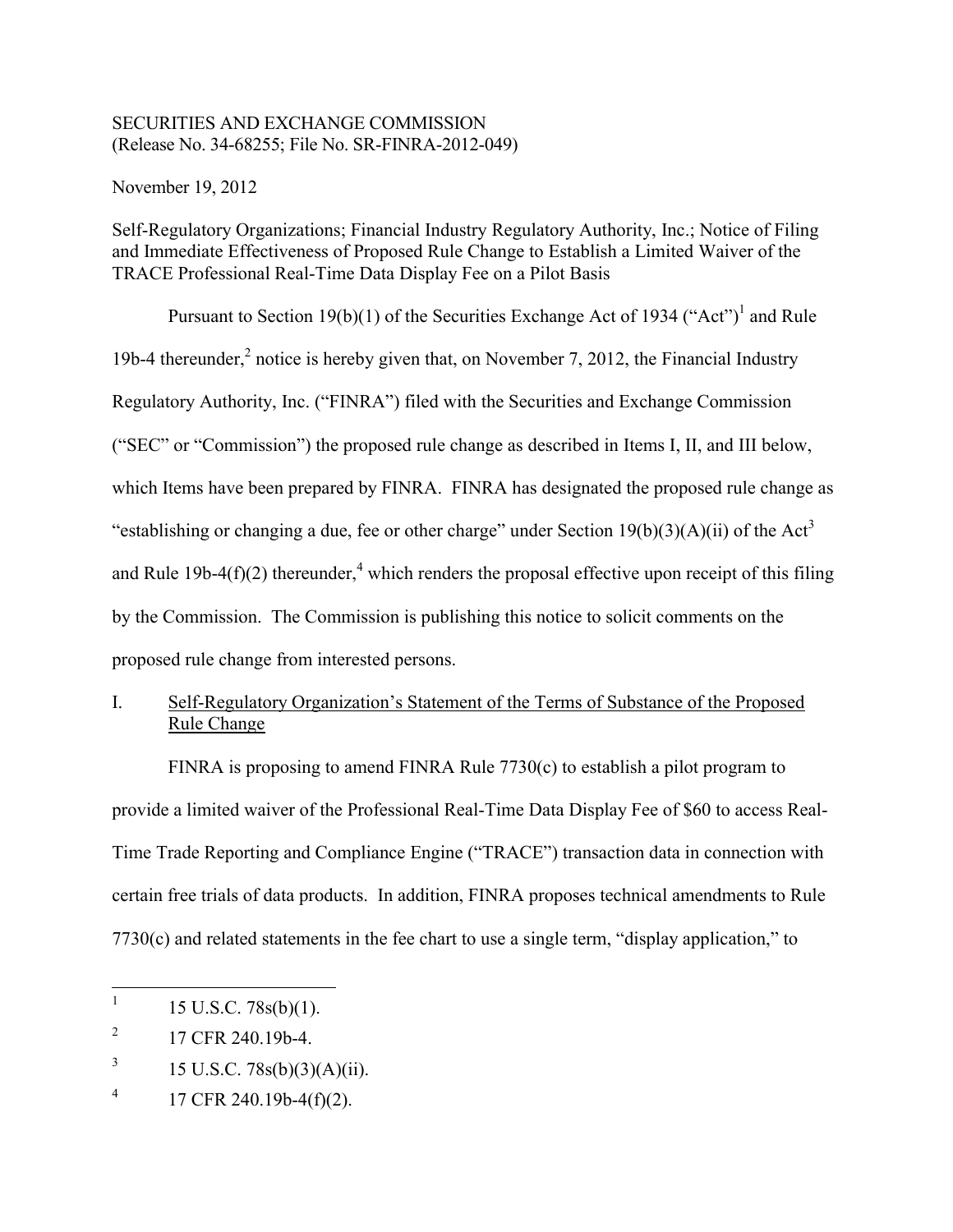describe uniformly a software program that interrogates and displays TRACE data and allows a person to access TRACE data.

The text of the proposed rule change is available on FINRA's website at

http://www.finra.org, at the principal office of FINRA and at the Commission's Public Reference Room.

## II. Self-Regulatory Organization's Statement of the Purpose of, and Statutory Basis for, the Proposed Rule Change

In its filing with the Commission, FINRA included statements concerning the purpose of and basis for the proposed rule change and discussed any comments it received on the proposed rule change. The text of these statements may be examined at the places specified in Item IV below. FINRA has prepared summaries, set forth in sections A, B, and C below, of the most significant aspects of such statements.

# A. Self-Regulatory Organization's Statement of the Purpose of, and Statutory Basis for, the Proposed Rule Change

1. Purpose

Pursuant to FINRA Rule 7730(c)(1)(A), FINRA charges a Professional \$60 per month,

per display application per Data Set<sup>5</sup> ("display application") of Real-Time<sup>6</sup> TRACE transaction

 $\overline{5}$ <sup>5</sup> A Data Set is each of the FINRA databases, which currently include the Real-Time TRACE transaction data disseminated by FINRA for corporate bonds and Agency Debt Securities (as defined in Rule 6710(l)). Effective November 12, 2012, FINRA will add the Data Set for Asset-Backed Securities, when dissemination of Agency-Pass Through Mortgage-Backed Securities traded To Be Announced begins. See Securities Exchange Act Release No. 66829 (April 18, 2012), 77 FR 24748 (April 25, 2012) (SEC Approval Order regarding dissemination of Agency-Pass Through Mortgage-Backed Securities traded To Be Announced (TBA)), Regulatory Notice 12-26 (May 2012) and Regulatory Notice 12-48 (November 2012).

<sup>&</sup>lt;sup>6</sup> Real-Time is defined in FINRA Rule  $7730(f)(3)$ .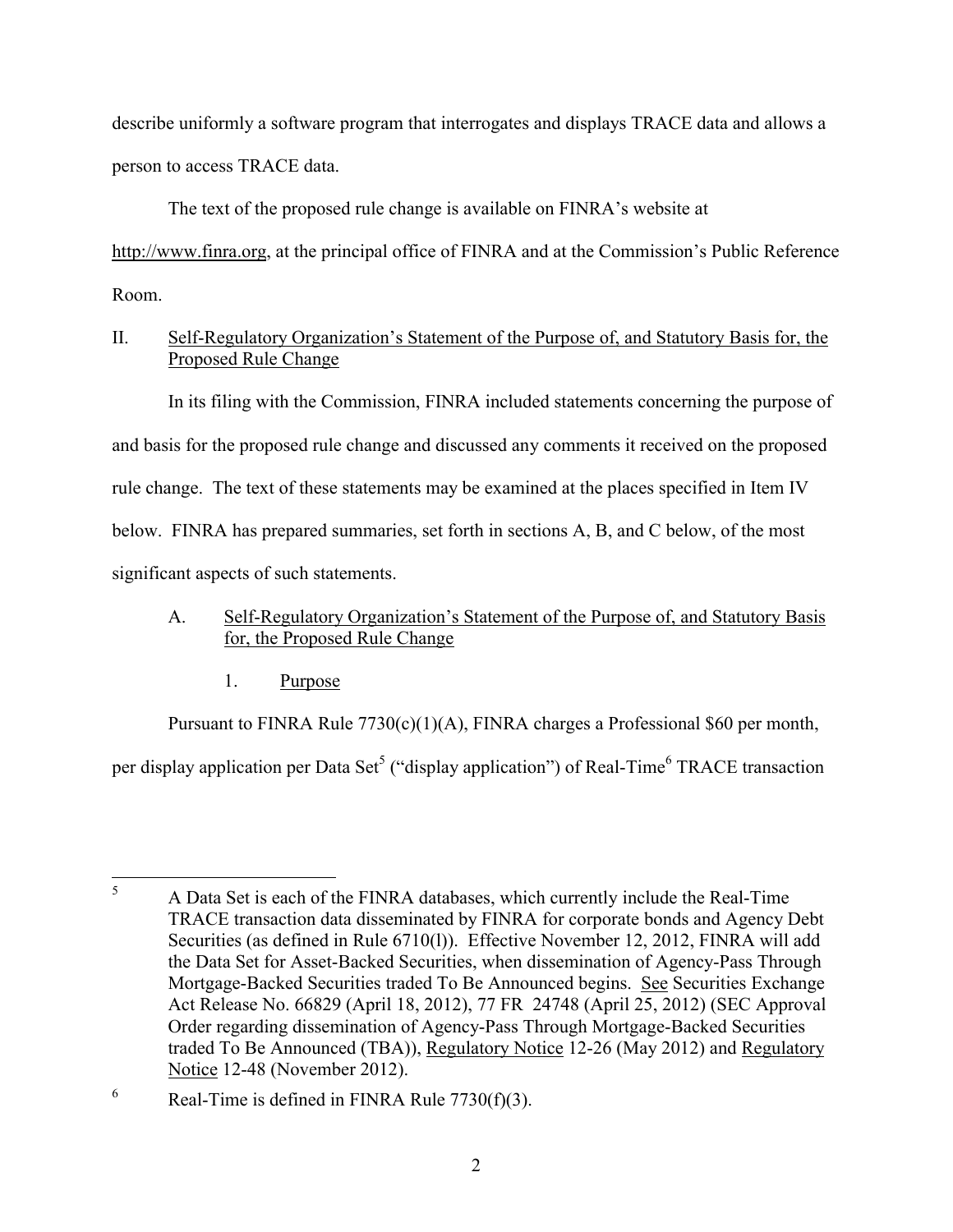data.<sup>7</sup> The term display application refers to any software program that interrogates and displays TRACE data. In general, Real-Time TRACE transaction data is accessed not directly from FINRA but through a vendor, such as Bloomberg, L.P. and its Bloomberg display application, or other redistributors (collectively, "vendors") of financial market data. Under this arrangement, a Professional pays the vendor for the license to use the vendor's display application and if the display application displays Real-Time TRACE transaction data, the payment must include the applicable TRACE fee, which the vendor remits to FINRA.

FINRA understands that vendors are continually developing new products that, among other data, may display Real-Time TRACE transaction data. Often a vendor will make its new products available to members and other Professional end-users of Real-Time TRACE transaction data to test on a free trial basis. In these cases, FINRA believes it would be beneficial also to permit Professionals to access Real-Time TRACE transaction data on a free trial basis in connection, and concurrently, with the free trial of the vendor's product. Accordingly, FINRA proposes to amend FINRA Rule 7730(c) to establish a pilot program to waive the \$60 fee for one month for a Professional to access Real-Time TRACE transaction data in connection with a vendor's offer of a free trial.

The pilot program would operate for approximately one year until November 8, 2013 to allow FINRA sufficient time to assess the efficacy and operation of the program. $8$  In the event

 $\overline{7}$ Real-Time TRACE transaction data is also available for a flat fee of \$7,500 per month per Data Set for Professionals to make unlimited internal use of such data as provided in Rule  $7730(c)(1)(A)$ . Professionals associated with enterprises that pay the \$7,500 flat rate per month are not eligible for the fee waiver set forth in the proposed rule change because, as further described herein, the waiver is limited to four Professionals during one free trial period.

<sup>&</sup>lt;sup>8</sup> A fee waiver granted less than one month prior to the expiration of the pilot period would continue to be valid and the \$60 fee would be waived for the full month notwithstanding the pilot expiration date.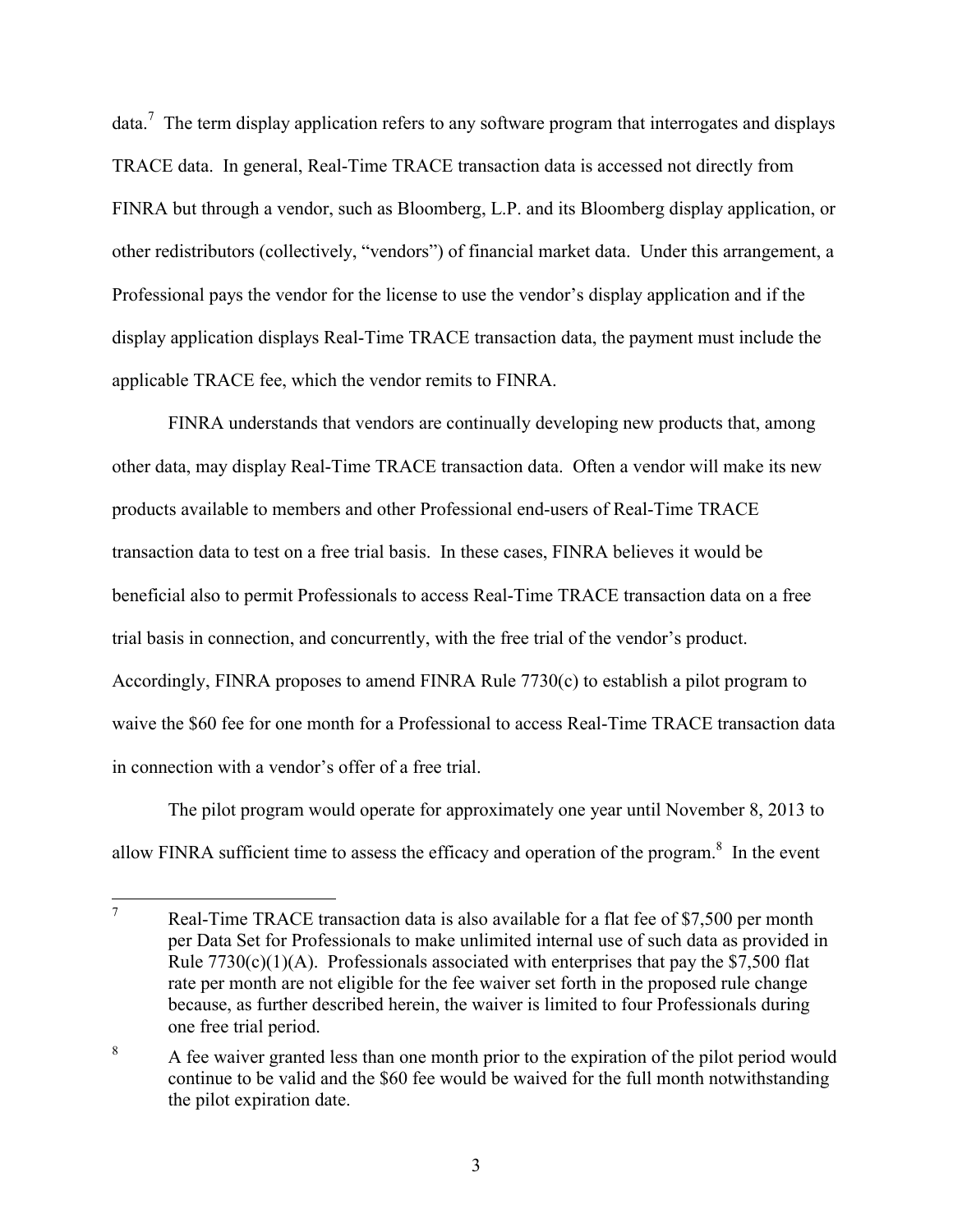FINRA determines to extend the pilot program or make the program permanent, FINRA will file a proposed rule change in accordance with the Act. Specifically, the FINRA fee waiver would be limited to one month (i.e., a period not longer than 31 days), and would be available only if the fee waiver is provided in conjunction and concurrently with a vendor's offer of a free trial to a Professional to test a data product that included Real-Time TRACE transaction data. In addition, the FINRA fee waiver would be available to not more than four Professionals associated with, employed by, or otherwise affiliated with a member, employer or other person during one free trial period. Once the Real-Time Data Display Fee had been waived, a Professional and the member, employer or other person with whom the Professional is associated with, employed by, or otherwise affiliated with would not be eligible for the FINRA fee waiver again in connection with another free trial offered by the same vendor until 12 months had lapsed from the last day of the prior fee waiver.<sup>9</sup> However, a Professional and the member, employer or other person with whom the Professional is associated or otherwise affiliated with would be eligible for a fee waiver in connection with a free trial offered by a different vendor regarding its data products.

FINRA also proposes technical amendments to Rule  $7730(c)$  and related statements in the fee chart to use a single term, "display application," to describe uniformly a software program that interrogates and displays TRACE data and allows a person to access TRACE data.

FINRA has filed the proposed rule change for immediate effectiveness. The implementation date will be November 7, 2012.

<sup>—&</sup>lt;br>9 For example, if a Professional were granted a waiver for one month beginning on November 1, 2012, the individual would not be eligible for another waiver in connection with another free trial offered by the same vendor until December 1, 2013. This example assumes that the pilot program is extended or adopted on a permanent basis.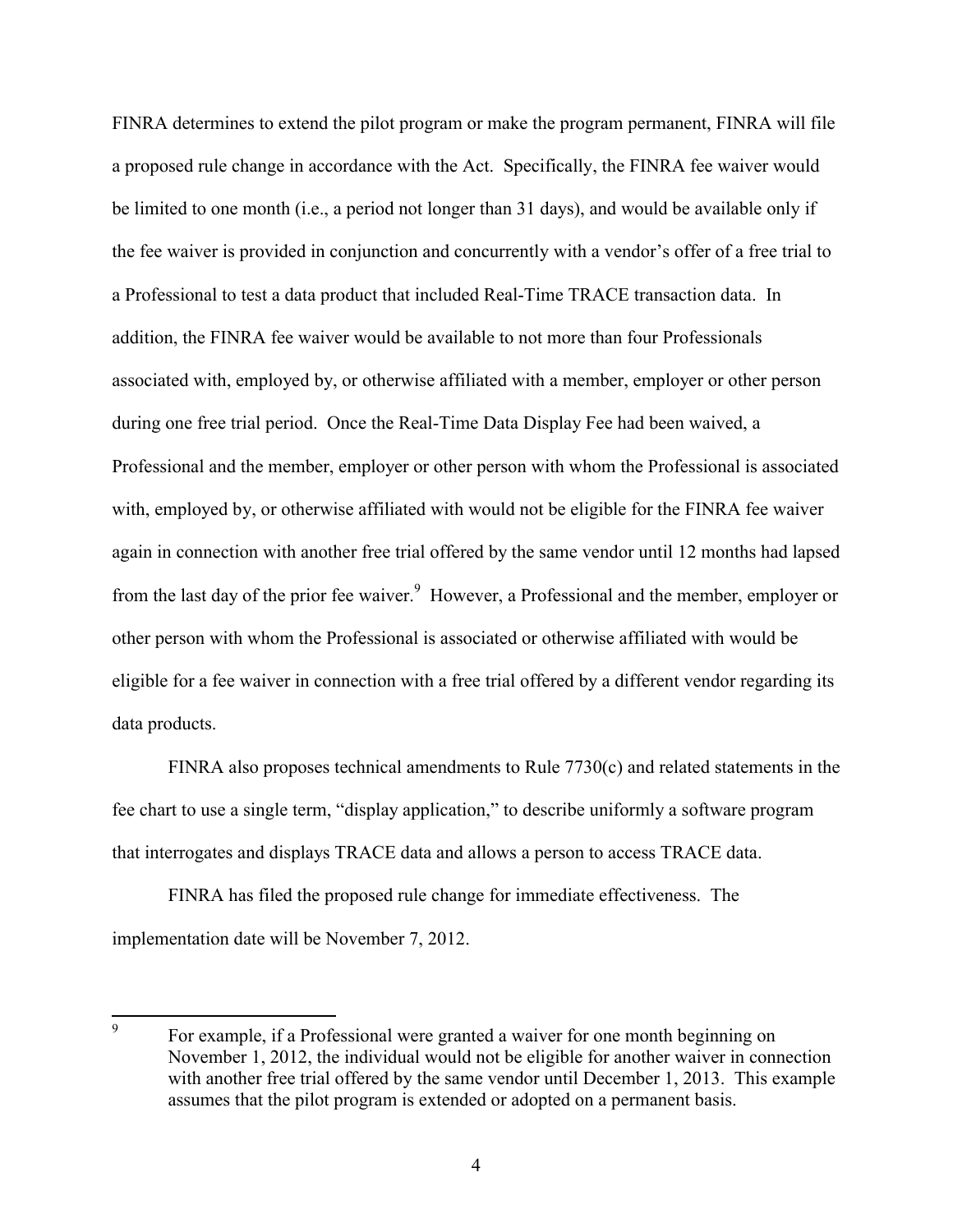### 2. Statutory Basis

FINRA believes that the proposed rule change is consistent with the provisions of Section  $15A(b)(6)$  of the Act,<sup>10</sup> which requires, among other things, that FINRA rules must be designed to prevent fraudulent and manipulative acts and practices, to promote just and equitable principles of trade, and, in general, to protect investors and the public interest and Section  $15A(b)(5)$  of the Act,<sup>11</sup> which requires, among other things, that FINRA rules provide for the equitable allocation of reasonable dues, fees and other charges among members and issuers and other persons using any facility or system that FINRA operates or controls. FINRA believes that the proposed amendment, which is designed to encourage additional Professionals to test and use Real-Time TRACE transaction data, may promote more accurate and timely pricing and valuations of debt securities by members, and may prevent fraudulent and manipulative acts and practices regarding pricing and valuations, for the protection of investors and the public interest.

FINRA believes that the pilot program providing for a limited waiver of the monthly fee per display application for access to Real-Time TRACE transaction data also results in reasonable fees and financial benefits from fee waivers that are equitably allocated. The financial benefit of the fee waiver would be available to all Professionals that accept an offer to test a vendor data product that includes Real-Time TRACE transaction data on a free trial basis. Any Professional that tests data products during a free trial would be eligible for and would benefit from the concurrent FINRA fee waiver, subject to the proscriptions against a Professional obtaining multiple free trials as previously described. In addition, the financial benefit of the fee waiver would be available for a very limited period (i.e., 31 days or less), such that Professionals not eligible for the fee waiver are not unfairly or inequitably affected. The proposed amendment

 $10<sup>10</sup>$  $15$  U.S.C. 78o-3(b)(6).

 $11$  15 U.S.C. 78o-3(b)(5).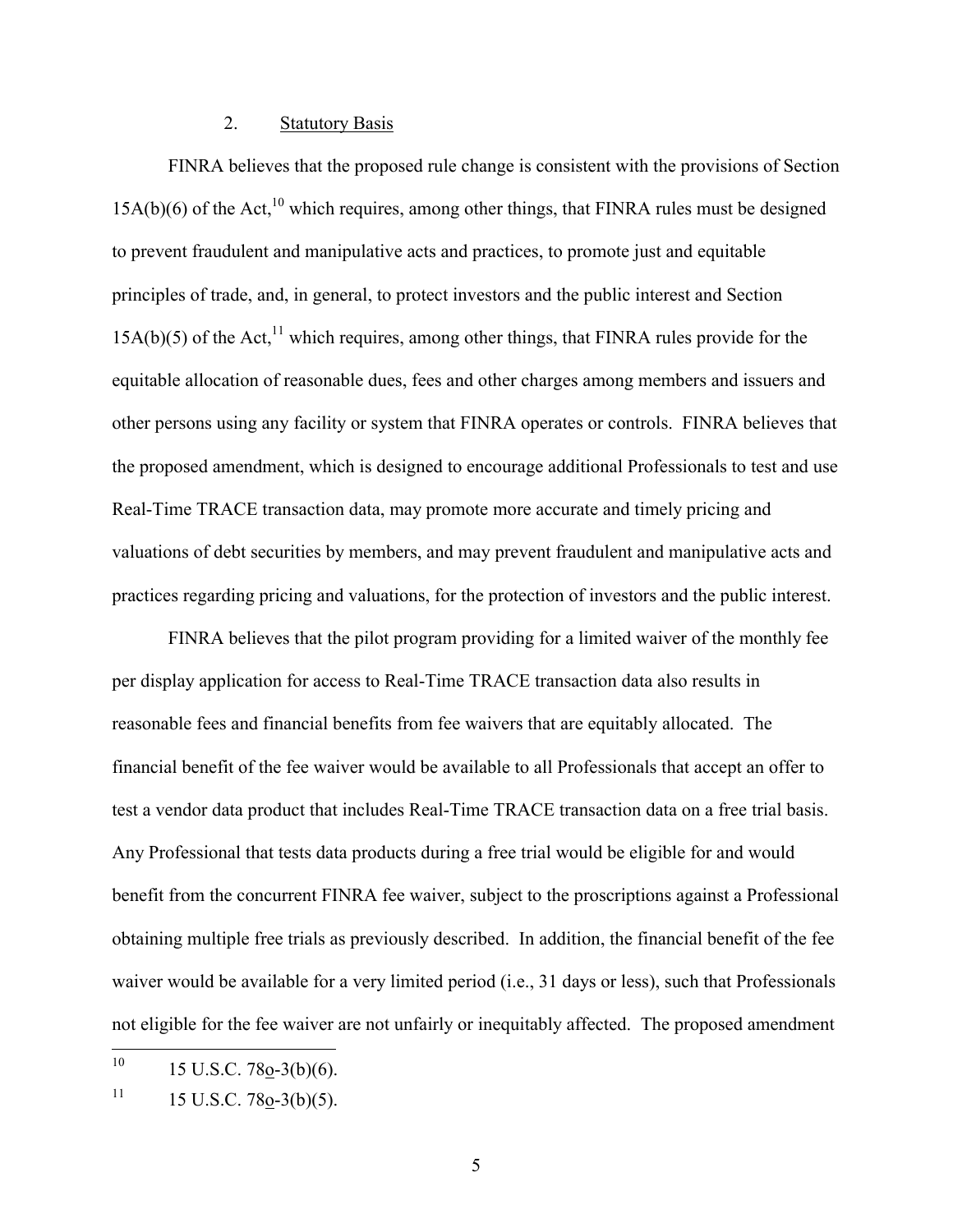is reasonable because the waiver of a standard FINRA fee, and the financial benefit from such waiver, is of limited amount, duration (i.e., one month) and application (i.e., only four Professionals per member (or other end-user)), limited to concurrent free trials of data products offered by vendors, and subject to restrictions on re-use, and is being proposed to enhance a member's ability to access and test, among other things, the uses of Real-Time TRACE transaction data to determine if access to such Real-Time TRACE transaction data would further its business needs. Finally, the proposed amendment does not unfairly discriminate between or among Professionals and members (or other end-users) in that the waiver would be available to any of such persons that accepts an offer to test a vendor data product that includes Real-Time TRACE transaction data on a free trial basis, subject to the limitations described above. The data vendor, rather than FINRA, would decide initially whether to offer a free trial of its data product to a particular Professional, member, or other end-user. FINRA's role would be limited to refusing to extend a fee waiver to a particular person previously identified by the data vendor, due to the prohibition against extending multiple fee waivers to the same person. FINRA believes that establishing such a program on a pilot basis for approximately one year will provide FINRA sufficient time to assess the efficacy and utility of the program.

#### B. Self-Regulatory Organization's Statement on Burden on Competition

FINRA does not believe that the proposed rule change will result in any burden on competition that is not necessary or appropriate in furtherance of the purposes of the Act. FINRA believes that the proposed amendment, which is designed to encourage additional Professionals to test and use Real-Time TRACE transaction data, may promote more accurate and timely pricing and valuations of debt securities by members. Moreover, the pilot program providing for a limited waiver of the monthly fee per display application for access to Real-Time

6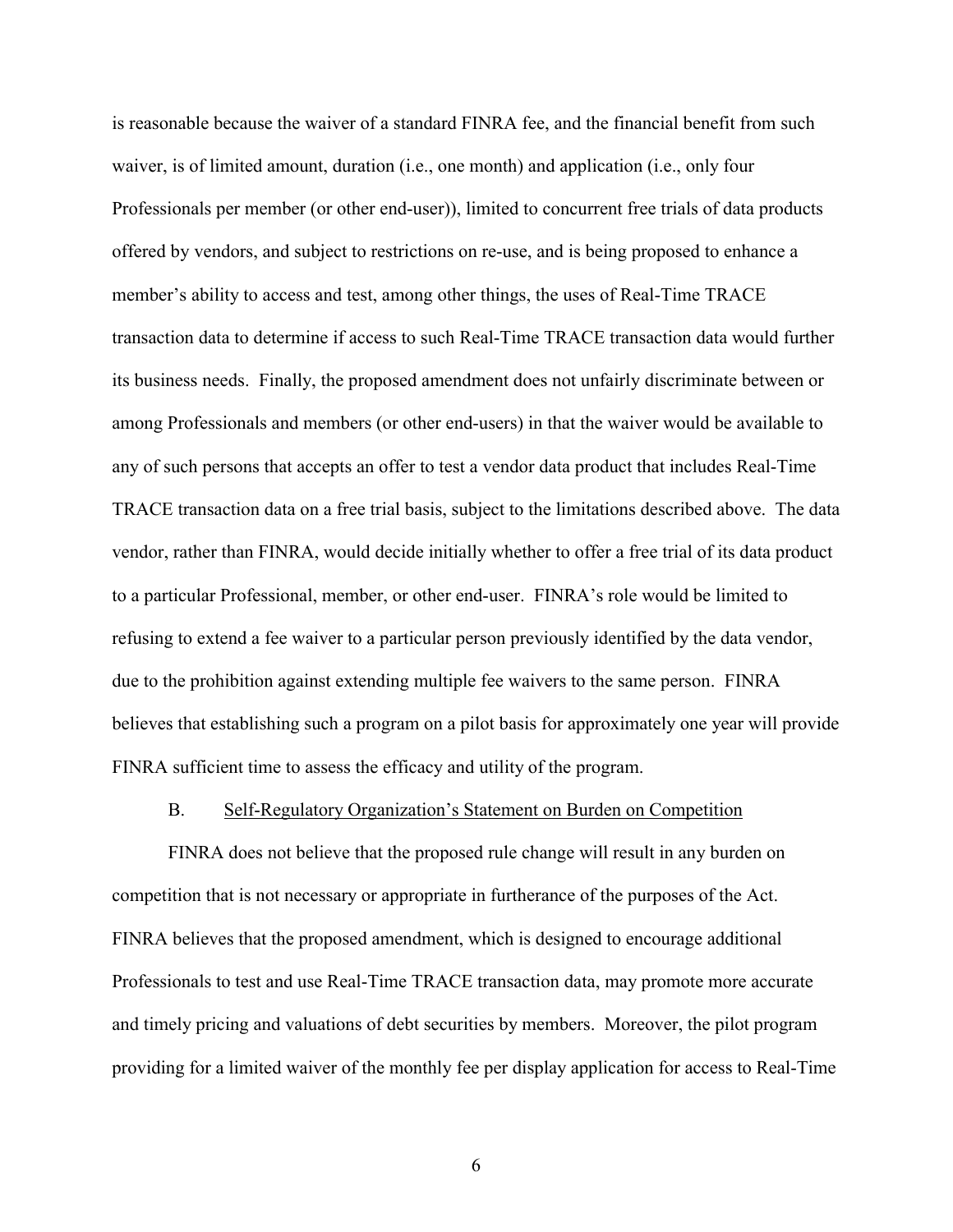TRACE transaction data would not place an unreasonable fee burden on members and other persons (i.e., Professionals) that currently subscribe to receive Real-Time TRACE transaction data, nor confer an uncompetitive benefit to Professionals taking advantage of the pilot program, in that the fee waiver would be available for a very limited period (i.e, 31 days or less), and the financial impact of such a pilot program on Professionals would be de minimis. In addition, the proposed rule change does not place a burden on competition in that the financial benefit of the fee waiver would be available in general to all Professionals. Any Professional that tests data products during a free trial would be eligible for and would benefit from the concurrent FINRA fee waiver, subject to the proscriptions against a Professional obtaining multiple free trials previously described.

### C. Self-Regulatory Organization's Statement on Comments on the Proposed Rule Change Received from Members, Participants, or Others

Written comments were neither solicited nor received.

### III. Date of Effectiveness of the Proposed Rule Change and Timing for Commission Action

The foregoing rule change has become effective pursuant to Section 19(b)(3)(A) of the Act<sup>12</sup> and paragraph (f)(2) of Rule 19b-4 thereunder.<sup>13</sup> At any time within 60 days of the filing of the proposed rule change, the Commission summarily may temporarily suspend such rule change if it appears to the Commission that such action is necessary or appropriate in the public interest, for the protection of investors, or otherwise in furtherance of the purposes of the Act. If the Commission takes such action, the Commission shall institute proceedings to determine whether the proposed rule should be approved or disapproved.

 $12$ <sup>12</sup> 15 U.S.C. 78s(b)(3)(A).

 $13$  17 CFR 240.19b-4(f)(2).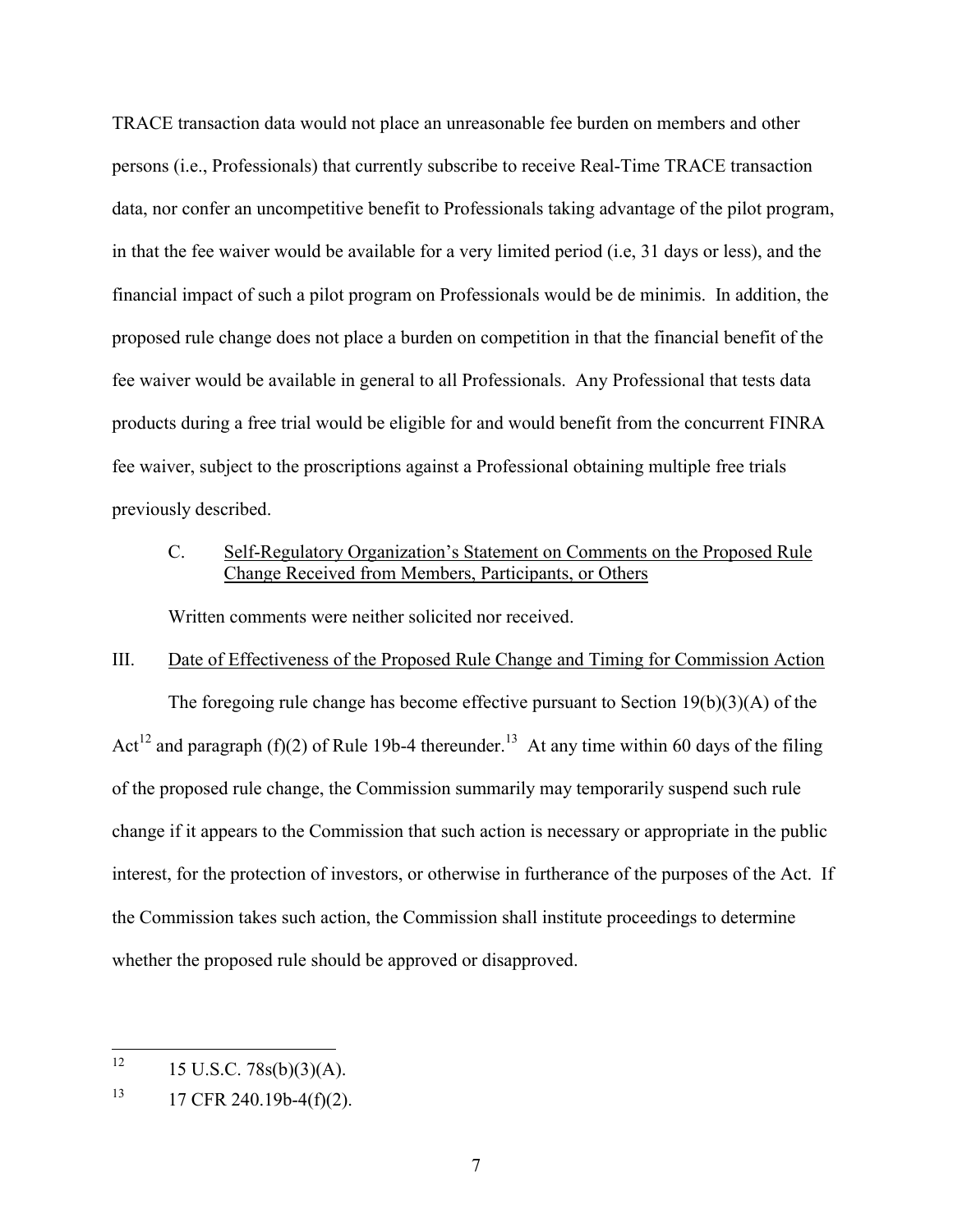### IV. Solicitation of Comments

Interested persons are invited to submit written data, views, and arguments concerning the foregoing, including whether the proposed rule change is consistent with the Act. Comments may be submitted by any of the following methods:

#### Electronic comments:

- Use the Commission's Internet comment form (http://www.sec.gov/rules/sro.shtml); or
- Send an e-mail to <u>rule-comments@sec.gov</u>. Please include File Number SR-FINRA-2012-049 on the subject line.

#### Paper comments:

• Send paper comments in triplicate to Elizabeth M. Murphy, Secretary, Securities and Exchange Commission, 100 F Street, NE, Washington, DC 20549-1090.

All submissions should refer to File Number SR-FINRA-2012-049. This file number should be included on the subject line if e-mail is used. To help the Commission process and review your comments more efficiently, please use only one method. The Commission will post all comments on the Commission's Internet website (http://www.sec.gov/rules/sro.shtml). Copies of the submission, all subsequent amendments, all written statements with respect to the proposed rule change that are filed with the Commission, and all written communications relating to the proposed rule change between the Commission and any person, other than those that may be withheld from the public in accordance with the provisions of 5 U.S.C. 552, will be available for website viewing and printing in the Commission's Public Reference Room, 100 F Street, NE, Washington, DC 20549, on official business days between the hours of 10:00 a.m. and 3:00 p.m. Copies of the filing also will be available for inspection and copying at the principal office of FINRA. All comments received will be posted without change; the

8